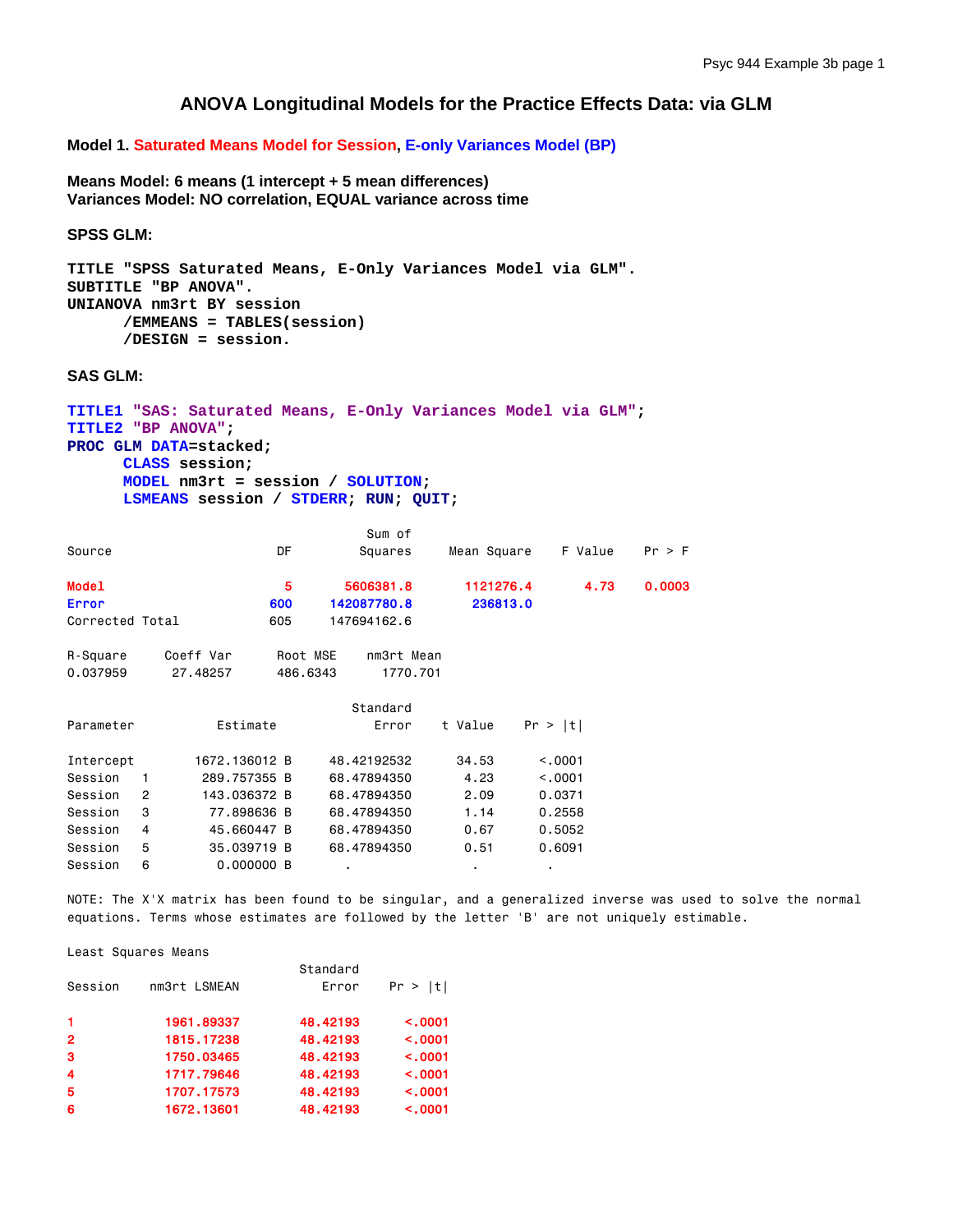**Model 2. Saturated Means Model for Session, U<sub>0</sub> + e (CS) Variances Model (WP) Model 3. Saturated Means Model for Session, Saturated (Multivariate) Variances Model (WP)**

**Means Model: 6 means (1 intercept + 5 mean differences)** 

**Variances Model: EQUAL correlation, EQUAL variance across time**  $\rightarrow$  **CS → Univ. RM ANOVA** Variances Model: Completely UNEQUAL correlation and variance across time → UN → Multiv. RM ANOVA

**SPSS GLM:** 

```
DATASET ACTIVATE chapmultiv WINDOW=FRONT. 
TITLE "SPSS Saturated Means, CS and Unstructured Variances Models via GLM". 
SUBTITLE "RM ANOVA". 
GLM nm3rt1 nm3rt2 nm3rt3 nm3rt4 nm3rt5 nm3rt6 
      /WSFACTOR = session 6 
      /EMMEANS = TABLES(session).
```
**SAS GLM:** 

```
TITLE "SAS Saturated Means, CS and Unstructured Variances Models via GLM"; 
TITLE2 "RM ANOVA"; 
PROC GLM DATA=multiv; 
      MODEL nm3rt1-nm3rt6 = / SOLUTION NOUNI; 
      REPEATED session / PRINTE; 
RUN; QUIT;
```

|                       |    | Sphericity Tests |            |            |
|-----------------------|----|------------------|------------|------------|
|                       |    | Mauchly's        |            |            |
| Variables             | DF | Criterion        | Chi-Square | Pr > Chisq |
| Transformed Variates  | 14 | 0.1004957        | 225.39847  | < 0.001    |
| Orthogonal Components | 14 | 0.3154422        | 113, 18581 | < .0001    |

## MANOVA Test Criteria and Exact F Statistics for the Hypothesis of no session Effect

 H = Type III SSCP Matrix for session E = Error SSCP Matrix

|                        | $S = 1$    | $M = 1.5$<br>$N = 47$ |        |        |              |
|------------------------|------------|-----------------------|--------|--------|--------------|
| Statistic              | Value      | F Value               | Num DF | Den DF | Pr > F       |
| Wilks' Lambda          | 0.54465555 | 16.05                 | 5.     | 96     | $\leq$ .0001 |
| Pillai's Trace         | 0.45534445 | 16.05                 | 5      | 96     | $\leq$ .0001 |
| Hotelling-Lawley Trace | 0.83602279 | 16.05                 | 5      | 96     | $\leq$ .0001 |
| Roy's Greatest Root    | 0.83602279 | 16.05                 | 5      | 96     | $\leq$ .0001 |

#### Repeated Measures Analysis of Variance Univariate Tests of Hypotheses for Within Subject Effects

|                |     |             |             |         |              | Adj Pr > F   |              |
|----------------|-----|-------------|-------------|---------|--------------|--------------|--------------|
| Source         | DF  | Type III SS | Mean Square | F Value | Pr > F       |              | G-G H-F      |
| session        | 5.  | 5606381.77  | 1121276.35  | 32.85   | $\leq .0001$ | $\leq .0001$ | $\leq$ .0001 |
| Error(session) | 500 | 17068104.97 | 34136.21    |         |              |              |              |

```
Greenhouse-Geisser Epsilon 0.6550 
Huynh-Feldt Epsilon 0.6798
```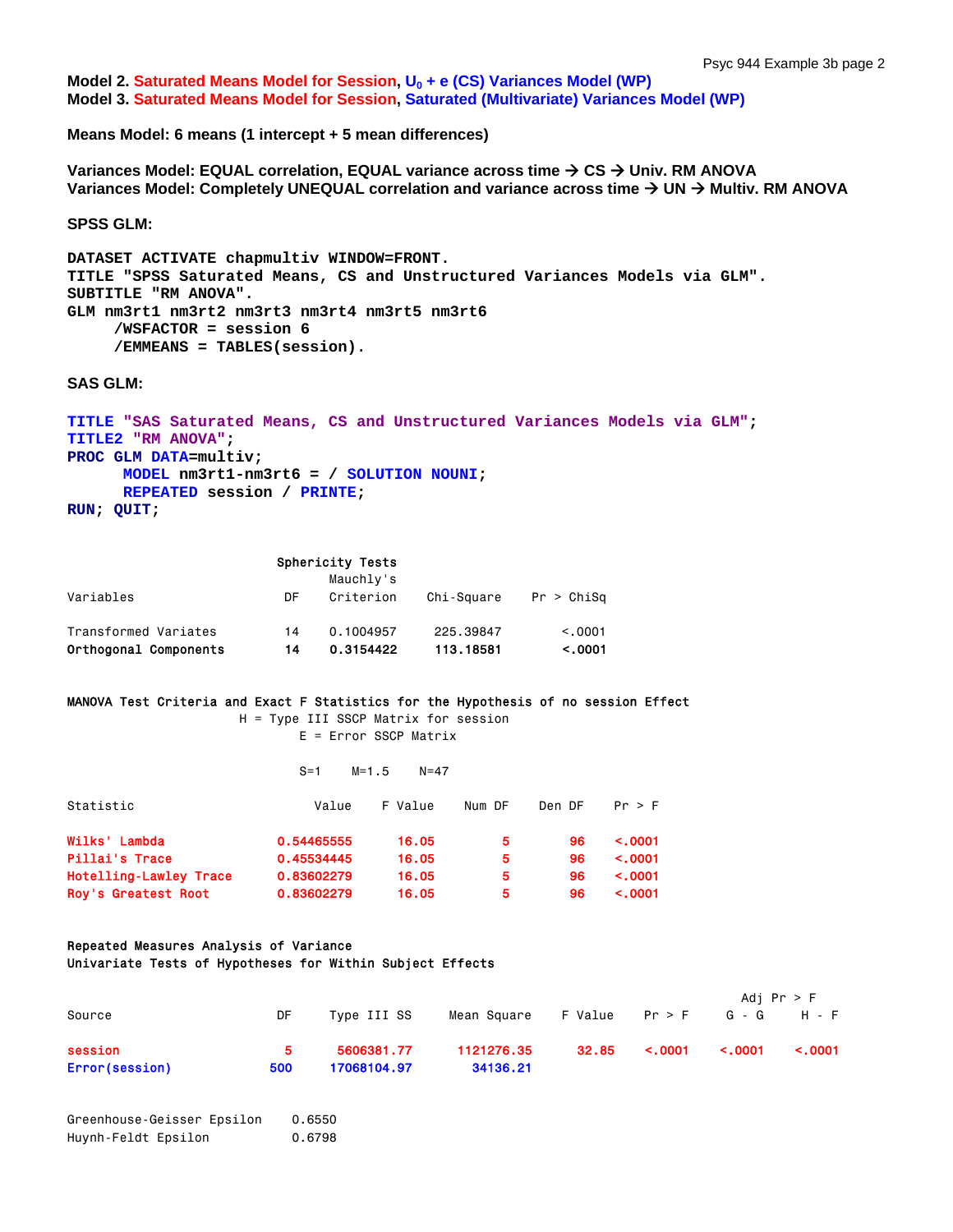## **ANOVA Longitudinal Models for the Practice Effects Data: via MIXED Syntax**

### **SAS Syntax:**

```
Model 1. Saturated Means Model for Session, E-only Variances Model (BP – no covariance over time)
TITLE1 "SAS: Saturated Means, E-Only Variances Model via MIXED"; 
PROC MIXED DATA=&datafile. NOCLPRINT NOITPRINT COVTEST METHOD=REML; 
      CLASS ID session; 
      MODEL nm3rt = session / SOLUTION DDFM=Satterthwaite; 
      REPEATED session / R TYPE=VC SUBJECT=ID; 
      LSMEANS session / ; RUN; 
Model 2. Saturated Means Model for Session, U<sub>0</sub> + e<sub>ti</sub> (CS) Variances Model (WP – constant covariance)
TITLE1 "SAS: Saturated Means, CS Variances Model"; 
TITLE2 "Univariate RM ANOVA"; 
PROC MIXED DATA=&datafile. NOCLPRINT NOITPRINT COVTEST METHOD=REML; 
      CLASS ID session; 
      MODEL nm3rt = session / SOLUTION DDFM=Satterthwaite; 
      REPEATED session / R RCORR TYPE=CS SUBJECT=ID; 
      LSMEANS session / ; RUN; 
Model 3. Saturated Means Model for Session, Saturated (Multivariate) Variances Model (WP – any covariance)
TITLE1 "SAS: Saturated Means, Unstructured Variances Model"; 
TITLE2 "Multivariate RM ANOVA"; 
PROC MIXED DATA=&datafile. NOCLPRINT NOITPRINT COVTEST METHOD=REML; 
      CLASS ID session; 
      MODEL nm3rt = session / SOLUTION DDFM=Satterthwaite; 
      REPEATED session / R RCORR TYPE=UN SUBJECT=ID; 
       LSMEANS session / ; RUN;
SPSS Syntax: 
Model 1. Saturated Means Model for Session, E-only Variances Model (BP – no covariance over time)
TITLE "SPSS Saturated Means, E-Only Variances Model via MIXED". 
MIXED nm3rt BY ID session 
       /METHOD = REML 
       /FIXED = session 
       /PRINT = SOLUTION TESTCOV R 
       /REPEATED = session | COVTYPE(ID) SUBJECT(ID) 
      /EMMEANS = TABLES(session). 
Model 2. Saturated Means Model for Session, U<sub>0</sub> + e<sub>ti</sub> (CS) Variances Model (WP – constant covariance)
TITLE "SPSS Saturated Means, CS Variances Model". 
SUBTITLE "Univariate RM ANOVA". 
MIXED nm3rt BY ID session 
       /METHOD = REML 
       /FIXED = session 
       /PRINT = SOLUTION TESTCOV R 
       /REPEATED = session | COVTYPE(CS) SUBJECT(ID) 
       /EMMEANS = TABLES(session). 
Model 3. Saturated Means Model for Session, Saturated (Multivariate) Variances Model (WP – any covariance)
TITLE "SPSS Saturated Means, Unstructured Variances Model". 
SUBTITLE "Multivariate RM ANOVA". 
MIXED nm3rt BY ID session 
       /METHOD = REML 
       /FIXED = session 
       /PRINT = SOLUTION TESTCOV R 
       /REPEATED = session | COVTYPE(UN) SUBJECT(ID) 
      /EMMEANS = TABLES(session).
```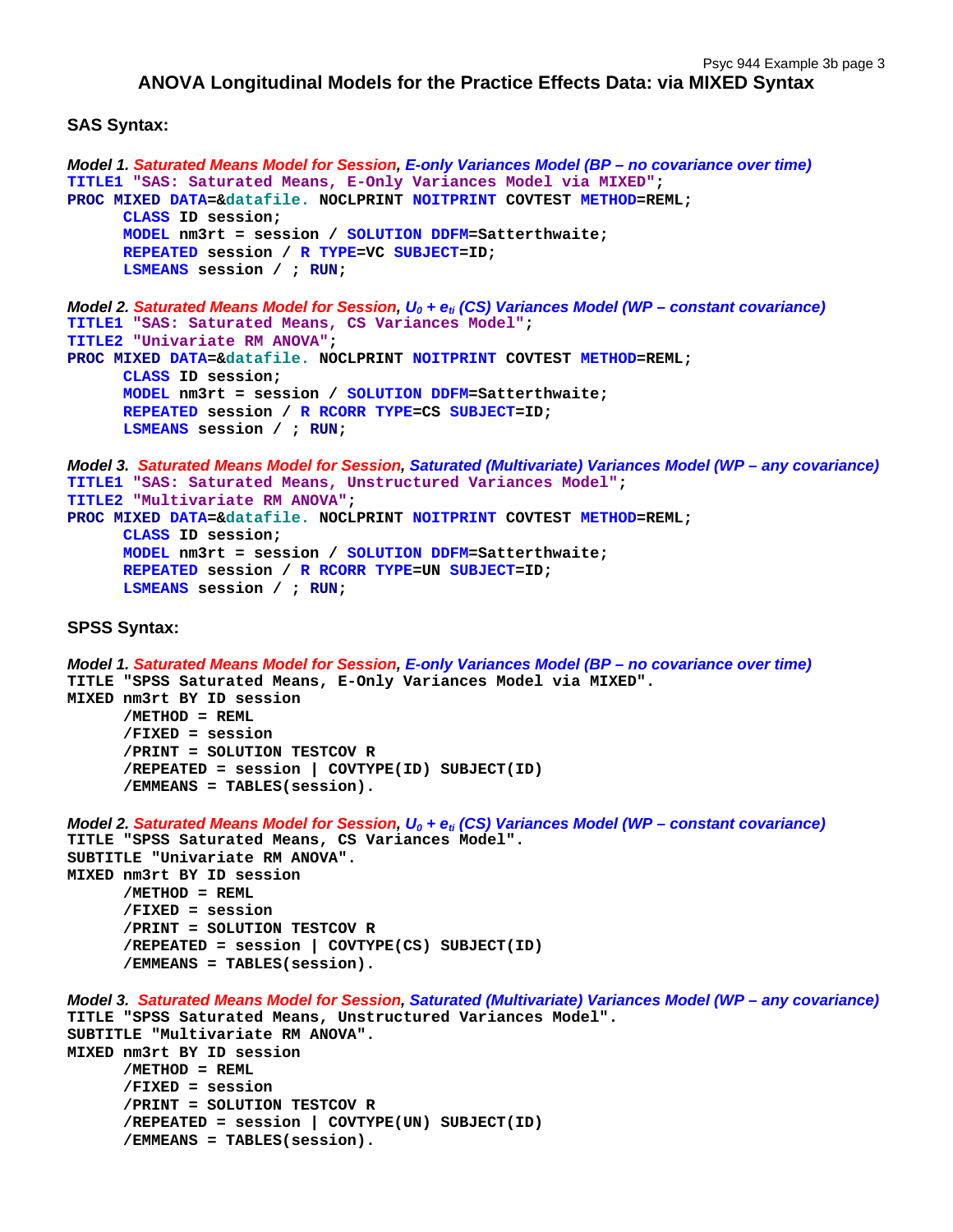**Model 1. Saturated Means Model for Session, E-only Variances Model (BP – no covariance over time)**

**Means Model: 6 means (1 intercept + 5 mean differences) Variances Model: NO correlation, EQUAL variance across time** 

|                                                                                                             | CLASS ID session;<br>LSMEANS session / ; RUN;                      |                                                  |                                                                            | TITLE1 "SAS: Saturated Means, E-Only Variances Model via MIXED";<br>PROC MIXED DATA=&datafile. NOCLPRINT NOITPRINT COVTEST METHOD=REML;<br>MODEL nm3rt = session / SOLUTION DDFM=Satterthwaite;<br>REPEATED session / R TYPE=VC SUBJECT=ID; |                                              |                                                               |                                                                                    |                                                                                                                                                                                                           |
|-------------------------------------------------------------------------------------------------------------|--------------------------------------------------------------------|--------------------------------------------------|----------------------------------------------------------------------------|---------------------------------------------------------------------------------------------------------------------------------------------------------------------------------------------------------------------------------------------|----------------------------------------------|---------------------------------------------------------------|------------------------------------------------------------------------------------|-----------------------------------------------------------------------------------------------------------------------------------------------------------------------------------------------------------|
| Columns in X<br>Columns in Z                                                                                | Dimensions<br>Covariance Parameters                                |                                                  | 1<br>$7^{\circ}$<br>0                                                      | still just e in model for variances<br>should be 6 but it counts the unidentified one<br>still no U's yet                                                                                                                                   |                                              |                                                               |                                                                                    |                                                                                                                                                                                                           |
| Row<br>1<br>2<br>3<br>4<br>5<br>6                                                                           | Col1<br>236813                                                     | Co12<br>236813                                   | Col <sub>3</sub><br>236813                                                 | Estimated R Matrix for ID 101<br>236813                                                                                                                                                                                                     | Col4                                         | Col5<br>236813                                                | Col6<br>236813                                                                     | The <b>R</b> matrix is the<br>unstandardized matrix of the<br>error variances and<br>covariances for each session.<br>So far no covariance is<br>allowed across time, with<br>equal variance across time. |
| Cov Parm<br><b>Session</b>                                                                                  | Subject<br><b>ID</b>                                               | Estimate                                         | Covariance Parameter Estimates<br>236813                                   | Standard<br>Error<br>13672                                                                                                                                                                                                                  | Z<br>Value<br>17.32                          | Pr Z<br>< .0001                                               |                                                                                    | E variance after accounting for means                                                                                                                                                                     |
| AIC (smaller is better)<br>AICC (smaller is better)                                                         | Fit Statistics<br>-2 Res Log Likelihood<br>BIC (smaller is better) |                                                  | 9155.4<br>9157.4<br>9157.4<br>9160.0                                       |                                                                                                                                                                                                                                             |                                              |                                                               |                                                                                    |                                                                                                                                                                                                           |
|                                                                                                             |                                                                    |                                                  |                                                                            | Solution for Fixed Effects<br>Standard                                                                                                                                                                                                      |                                              |                                                               |                                                                                    |                                                                                                                                                                                                           |
| Effect<br>Intercept<br>Session<br>Session<br>Session<br>Session<br>Session<br>Session                       | Session #                                                          | 1<br>2<br>3<br>4<br>5<br>6                       | Estimate<br>1672.14<br>289.76<br>143.04<br>77.8986<br>45.6604<br>35.0397   | Error<br>48.4219<br>68,4789<br>68.4789<br>68.4789<br>68.4789<br>68.4789                                                                                                                                                                     | DF<br>600<br>600<br>600<br>600<br>600<br>600 | t Value<br>34.53<br>4.23<br>2.09<br>1.14<br>0.67<br>0.51      | Pr >  t <br>< .0001<br>< 0.001<br>0.0371<br>0.2558<br>0.5052<br>0.6091             |                                                                                                                                                                                                           |
| Effect                                                                                                      | Type 3 Tests of Fixed Effects<br>Num<br>DF                         | Den<br>DF                                        | 0<br>F Value                                                               | Pr > F                                                                                                                                                                                                                                      |                                              | $\mathbf{r}$                                                  | $\blacksquare$<br>there is a significant effect of time overall.                   | The test of the fixed effects ( $p < .05$ ) tells us that                                                                                                                                                 |
| 5<br><b>Session</b><br>600<br>4.73<br>0.0003<br>Least Squares Means<br>Standard                             |                                                                    |                                                  |                                                                            |                                                                                                                                                                                                                                             |                                              |                                                               |                                                                                    | This test matches the results from BP ANOVA.                                                                                                                                                              |
| Effect<br><b>Session</b><br><b>Session</b><br><b>Session</b><br><b>Session</b><br><b>Session</b><br>Session | Session #                                                          | 1<br>$\overline{\mathbf{c}}$<br>3<br>4<br>5<br>6 | Estimate<br>1961.89<br>1815.17<br>1750.03<br>1717.80<br>1707.18<br>1672.14 | Error<br>48.4219<br>48.4219<br>48.4219<br>48.4219<br>48.4219<br>48.4219                                                                                                                                                                     | DF<br>600<br>600<br>600<br>600<br>600<br>600 | t Value<br>40.52<br>37.49<br>36.14<br>35.48<br>35.26<br>34.53 | Pr >  t <br>< .0001<br>$\sim 0001$<br>< .0001<br>$\sim 0001$<br>< .0001<br>< .0001 |                                                                                                                                                                                                           |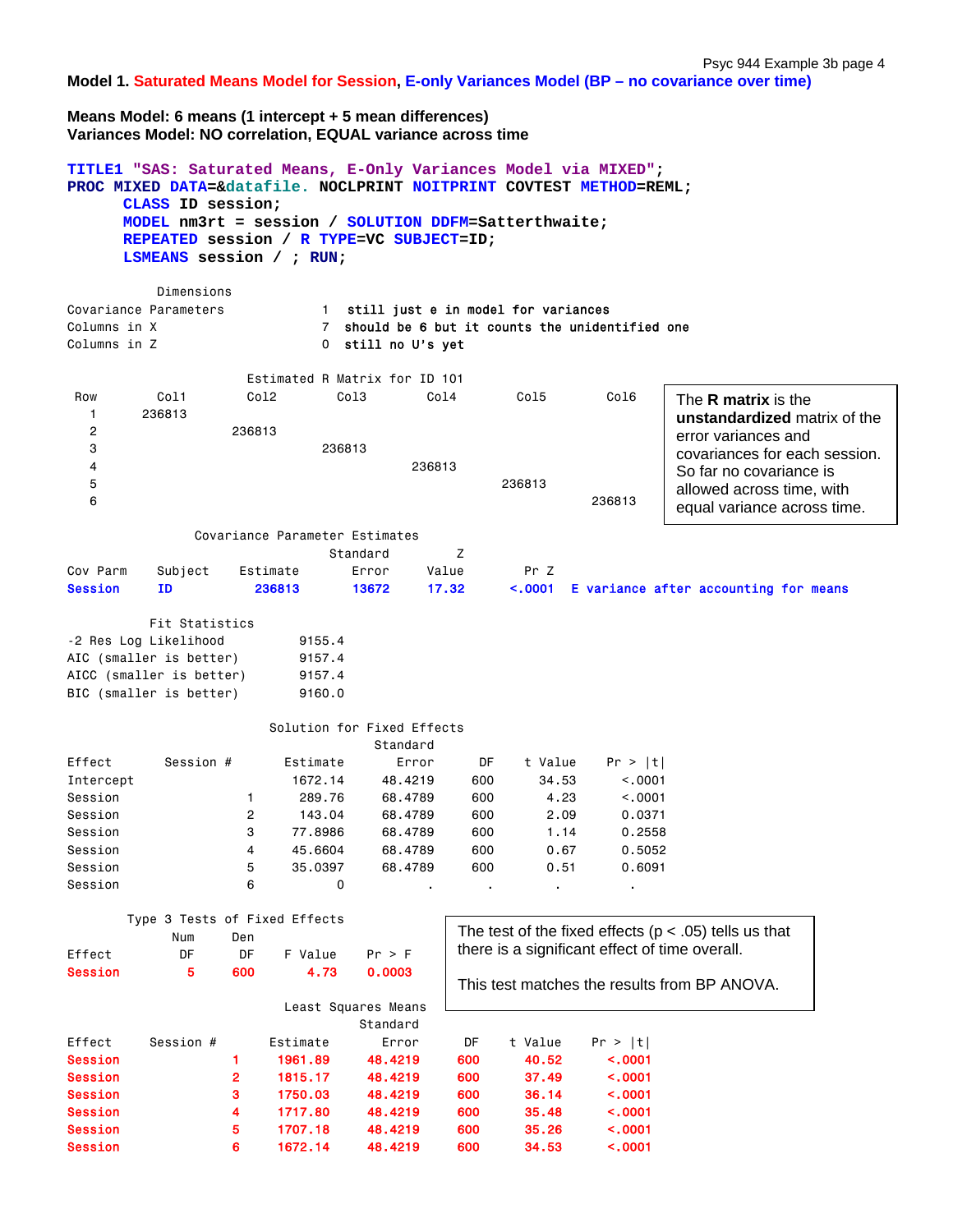Model 2. Saturated Means Model for Session, U<sub>0i</sub> + e<sub>ti</sub> (CS) Variances Model (WP – constant covariance)

**Means Model: 6 means (1 intercept + 5 mean differences) Variances Model: EQUAL correlation, EQUAL variance across time** 

```
TITLE1 "SAS: Saturated Means, CS Variances Model"; 
TITLE2 "Univariate RM ANOVA"; 
PROC MIXED DATA=&datafile. NOCLPRINT NOITPRINT COVTEST METHOD=REML; 
     CLASS ID session; 
     MODEL nm3rt = session / SOLUTION DDFM=Satterthwaite; 
     REPEATED session / R RCORR TYPE=CS SUBJECT=ID; 
     LSMEANS session / ; RUN; 
         Dimensions 
Covariance Parameters 2 
Columns in X 7
Columns in Z 0
                 Estimated R Matrix for ID 101  COMBINED U0i + eti VARIANCE AFTER DIFFERENT MEANS 
Row Col1 Col2 Col3 Col4 Col5
   1 236813 202677 202677 202677 202677 202677 
   2 202677 236813 202677 202677 202677 202677 
   3 202677 202677 236813 202677 202677 202677 
   4 202677 202677 202677 236813 202677 202677 
   5 202677 202677 202677 202677 236813 202677 
   6 202677 202677 202677 202677 202677 236813
Estimated R Correlation = .8559
```
# Covariance Parameter Estimates

|           |         |          | Standard |       |      |  |                                                               |  |
|-----------|---------|----------|----------|-------|------|--|---------------------------------------------------------------|--|
| Cov Parm  | Subject | Estimate | Error    | Value | Pr 7 |  |                                                               |  |
| <b>CS</b> | ΙD      | 202677   | 29470    | 6.88  |      |  | $\leq$ .0001 Var(U <sub>01</sub> ) after accounting for means |  |
| Residual  |         | 34136    | 2158.96  | 15.81 |      |  | $\leq$ .0001 Var(e <sub>ti</sub> ) after accounting for means |  |

| Fit Statistics           |        | Does saturated means, CS variances model fit better than the |  |  |  |  |  |
|--------------------------|--------|--------------------------------------------------------------|--|--|--|--|--|
| -2 Res Log Likelihood    | 8353.4 | saturated means, no correlation variances model?             |  |  |  |  |  |
| AIC (smaller is better)  | 8357.4 |                                                              |  |  |  |  |  |
| AICC (smaller is better) | 8357.4 | Model 1 vs. Model 2                                          |  |  |  |  |  |
| BIC (smaller is better)  | 8362.6 | diff for df=1 $>$ 2.7, so yes<br>vs. 8353.4<br>9155.4        |  |  |  |  |  |
|                          |        |                                                              |  |  |  |  |  |

|                |                               |                |          | Solution for Fixed Effects |     |         |                                       |                                                                    |
|----------------|-------------------------------|----------------|----------|----------------------------|-----|---------|---------------------------------------|--------------------------------------------------------------------|
|                |                               |                |          | Standard                   |     |         |                                       |                                                                    |
| Effect         | Session #                     |                | Estimate | Error                      | DF  | t Value | Pr >  t                               |                                                                    |
| Intercept      |                               |                | 1672.14  | 48.4219                    | 129 | 34.53   | < .0001                               |                                                                    |
| Session        |                               |                | 289,76   | 25,9993                    | 500 | 11.14   | < 0.001                               |                                                                    |
| Session        |                               | 2              | 143.04   | 25,9993                    | 500 | 5.50    | < .0001                               |                                                                    |
| Session        |                               | 3              | 77.8986  | 25,9993                    | 500 | 3.00    | 0.0029                                |                                                                    |
| Session        |                               | 4              | 45,6604  | 25,9993                    | 500 | 1.76    | 0.0797                                |                                                                    |
| Session        |                               | 5              | 35,0397  | 25,9993                    | 500 | 1.35    | 0.1784                                |                                                                    |
| Session        |                               | 6              | 0        |                            | ٠   | ٠       | $\blacksquare$                        |                                                                    |
|                | Type 3 Tests of Fixed Effects |                |          |                            |     |         |                                       |                                                                    |
|                | Num                           | Den            |          |                            |     |         |                                       | The test of the fixed effects ( $p < .05$ ) tells us that there is |
| Effect         | DF                            | DF             | F Value  | Pr > F                     |     |         | a significant effect of time overall. |                                                                    |
| <b>Session</b> | 5                             | 500            | 32.85    | < .0001                    |     |         |                                       |                                                                    |
|                |                               |                |          | Least Squares Means        |     |         |                                       | This test matches the results from Univ. RM ANOVA.                 |
|                |                               |                |          | Standard                   |     |         |                                       |                                                                    |
| Effect         | Session #                     |                | Estimate | Error                      | DF  | t Value | Pr >  t                               |                                                                    |
| Session        |                               | 1              | 1961.89  | 48.4219                    | 129 | 40.52   | < 0.0001                              |                                                                    |
| Session        |                               | $\overline{c}$ | 1815.17  | 48,4219                    | 129 | 37.49   | < 0.001                               |                                                                    |
| Session        |                               | 3              | 1750.03  | 48,4219                    | 129 | 36.14   | < 0.001                               |                                                                    |

Session 4 1717.80 48.4219 129 35.48 <.0001 Session 5 1707.18 48.4219 129 35.26 <.0001 Session 6 1672.14 48.4219 129 34.53 <.0001